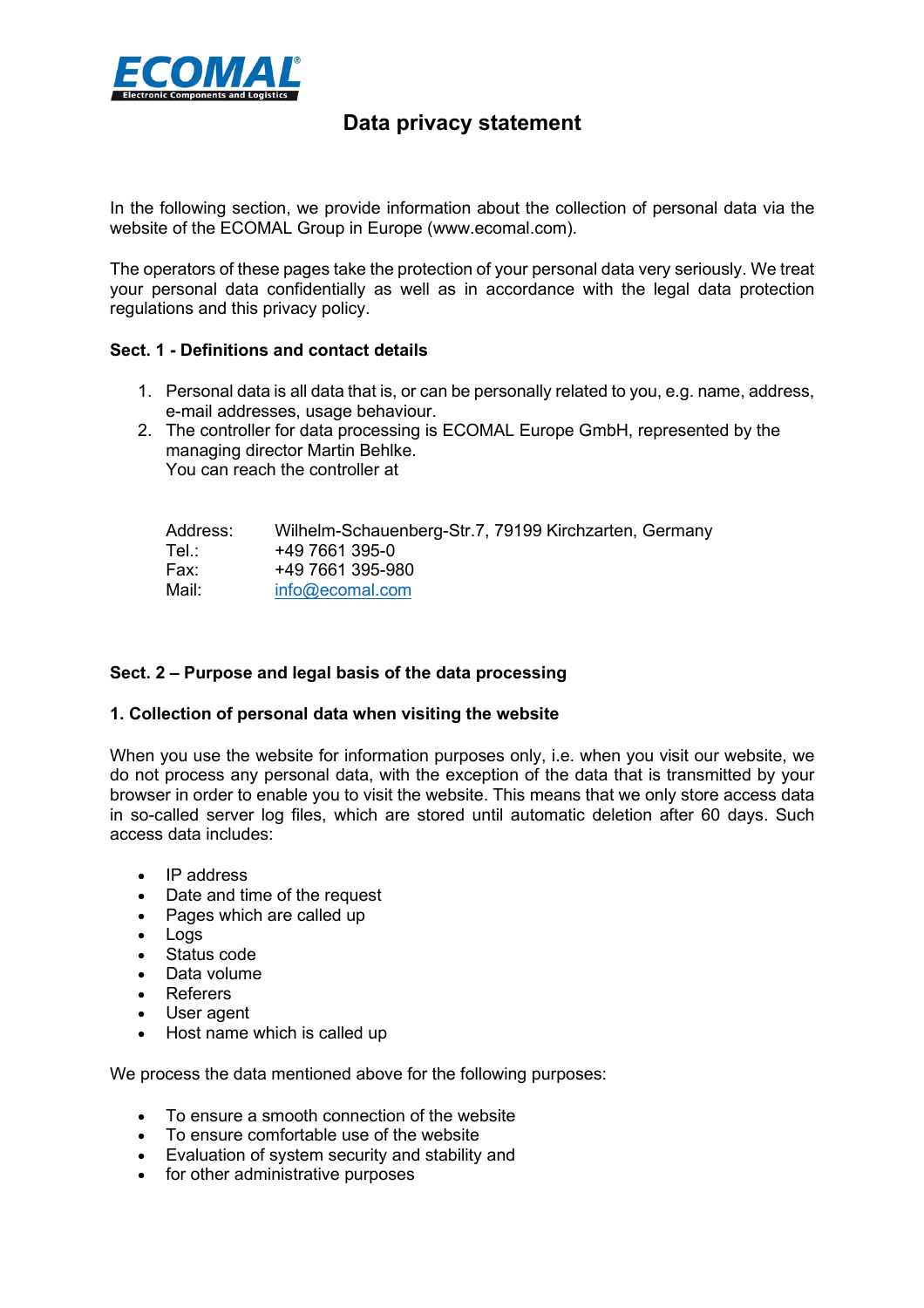

The legal basis for data processing is art.6 para.1 sent.1f GDPR. Our legitimate interest follows from the purposes for data collection listed above. Under no circumstances do we use the collected data for the purpose of drawing conclusions about your person.

Furthermore, we use analysis services when you visit our website. You will find more detailed explanations on this under sect. 6 of this data privacy statement.

## **2. Collection of personal data using the "contact form" function on our website**

In addition to the purely informative use of our website, we also offer the possibility for you to contact us directly on our website and inform us of your enquiry. For this purpose, you usually have to provide further personal data, which we exclusively use to provide the respective service. This includes the following data:

- First name, surname
- Company
- E-mail
- Contact details
- Subject
- Message

If additional voluntary information is possible, this is marked accordingly.

The processing of data for the purpose of contacting us is carried out in accordance with Art.6 para.1 sent.1a GDPR on the basis of your voluntarily consent.

The personal data collected by us for the use of the contact form will be automatically deleted after your enquiry has been forwarded.

## **Sect. 3 - Recipient of your data**

Your personal data will not be transferred to third parties for purposes other than those listed below.

We only pass on your personal data to third parties if:

- you have given your express consent to do so in accordance with art.6 para.1 sent.1a GDPR
- the disclosure pursuant to Art.6 para.1 sentence 1 lit.f GDPR is necessary for asserting, exercising or defending legal claims and there is no reason to assume that you have an overriding interest worthy of protection in not disclosing your data,
- in the event that there is a legal obligation for disclosure under art.6 para.1 sent.1c GDPR, and
- this is legally permissible and required for the processing of contractual relationships with you in accordance with art. 6 para. 1 sent.1b GDPR.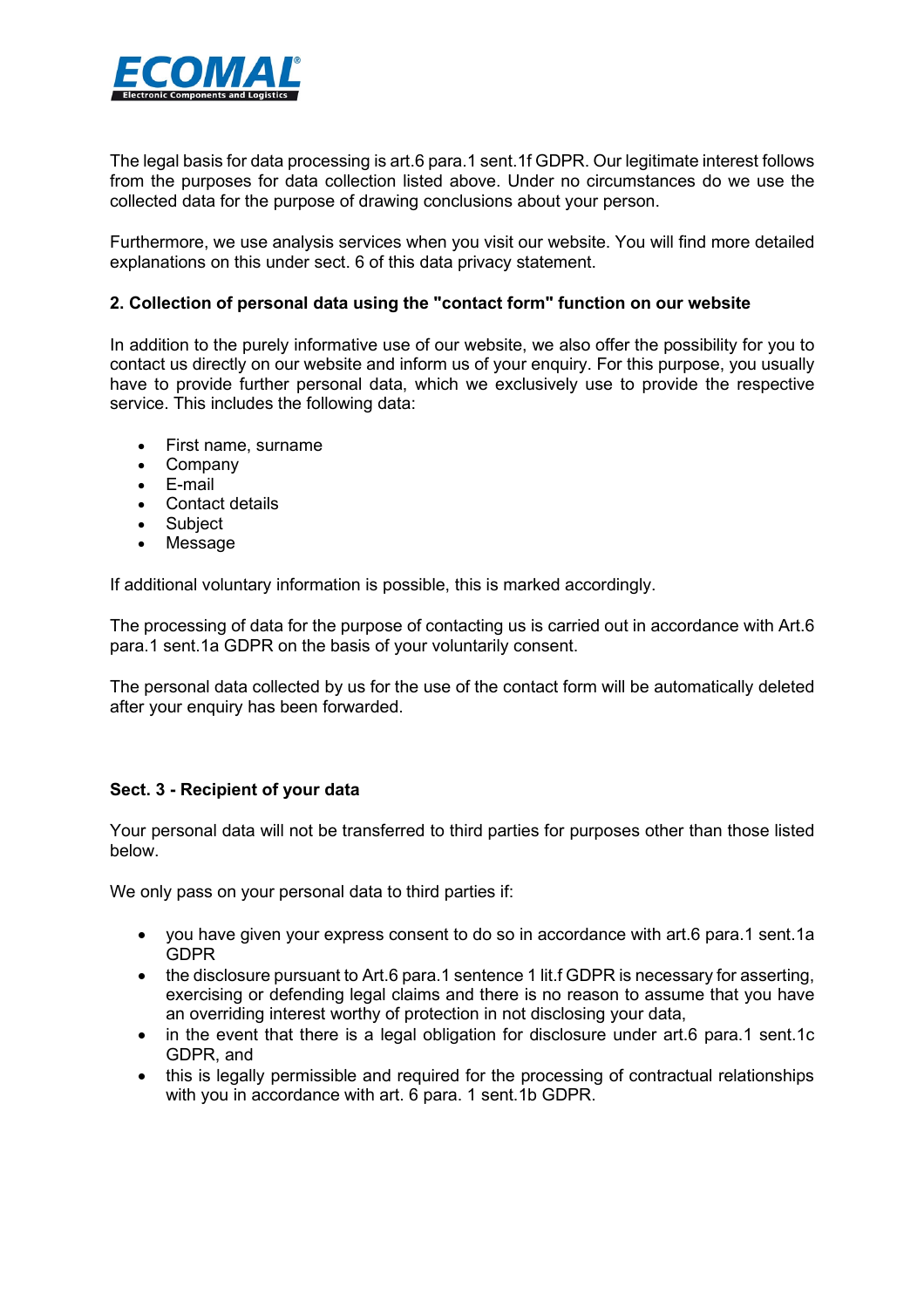

## **Sect. 4 – Duration of the storage of your data**

The data stored by you will be stored for the duration your general contact enquiry is processed and/or your request for a quotation or the processing of the contract concluded with you. If the processing or our contractual relationship is terminated and/or you make use of your rights mentioned under sect. 5, your data will be treated according to the exercising of your rights in the sense of sect. 5 and if necessary deleted, as far as legal regulations do not provide for longer periods of storage. As soon as these tax and commercial law retention periods have also expired, your data will be deleted.

# **Sect. 5 – Your rights**

# **1. to information, correction, deletion, restriction or data transferability**

- 1. You have the right to demand information from us at any time concerning the data we have stored about you, as well as its origin, its recipients or the categories of recipients to whom the data is passed on as well as the purpose of storage. You have the right to receive your personal data, which you have provided us with, in a structured, common and machine-readable format or to request that it is transferred to another controller.
- 2. You have the right to correct, restrict and delete the data we have stored about you at any time, provided that there are no statutory retention periods to the contrary.
- 3. All requests for information, requests for disclosure or objections to data processing should be sent by e-mail to: privacy@ecomal.com.

## **2. to object or revoke the processing of your data at any time**

- 1. If you have given your consent to the processing of your data, you can revoke it at any time. Such a revocation influences the permissibility of the processing of your personal data after you have given it to us.
- 2. Insofar as we base the processing of your personal data on the balancing of interests, you may object to the processing. This is the case if, in particular, the processing is not necessary for the fulfilment of a contract with you. This is described by us in the following description of the functions. In the event of such an objection, we request that you explain the reasons why we should not process your personal data as we have done. In the event of your justified objection, we will examine the facts of the case and will either stop, adapt the processing of the data or show you our compelling reasons which are worthy of protection on the basis of which we will continue the processing.
- 3. Of course, you can object to the processing of your personal data for the purposes of advertising and data analysis at any time.

## **3. to complain to the data protection authority**

If you do not agree with the handling of your personal data stored by us, you have the right to appeal to the competent data protection authority.